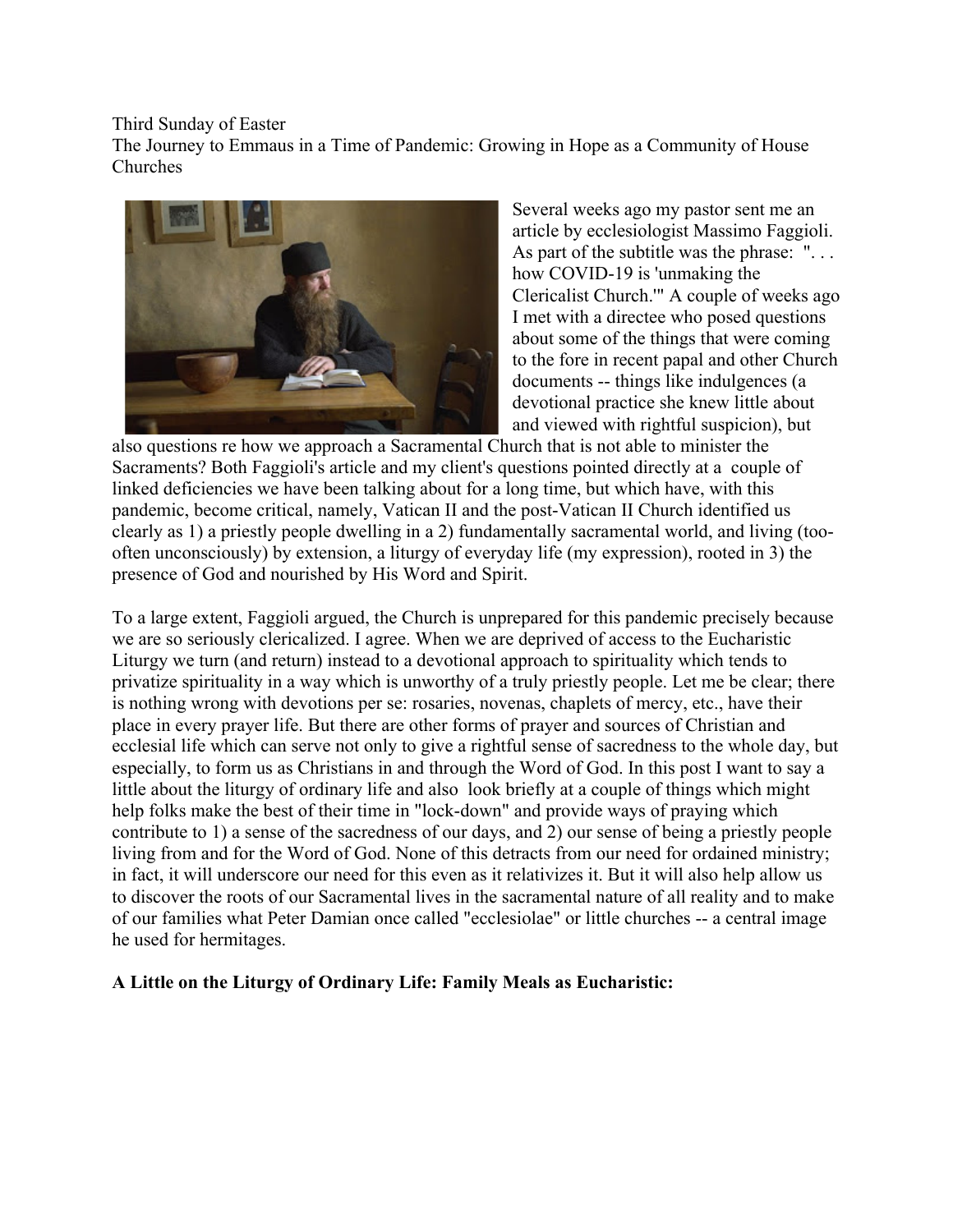One of the things folks recognize when they attend Mass is the similarity it bears to family life more generally. The liturgy centers around a meal, but also involves periods of storytelling as we hear about the important people and events in our own history, lives, and ancestry. We signal how important these are by framing them within a ritual with significant gestures and symbols, and we mark their holiness and the way they call us to holiness in the same way. What is important for us to realize at this particular time, I think, is how it is the Mass participates in and reflects the larger holiness of our world, our relationships, our meals and other activities

together. Yes, as the Church teaches the Eucharist is the sum and summit of our spirituality but that means it reflects and perfects our more usual moments and spirituality of ordinary life. It invites us to see meals (including preparation and clean up), and time together sharing stories, history, struggles, consolation, etc, as sacred events in an overarching liturgy of ordinary life.



We mark this truth by praying grace before (and after) meals. But we also do it simply by treating meals as eucharistic moments where Church is created and we are

nourished and give to one another in all the ways meals make possible. For families who never have the time to prepare meals or eat together, the sense that Mass is the reflection and perfection of what happens (or *should happen)* every time people come together for a meal may be a new idea, but in this time of shelter-in-place when attending Mass is not possible, it becomes especially important that we take the time to observe family meals for the sacred time and opportunity for creating community they really are. We might then also take some time for sharing Scripture, reading a Bible story, and praying the Lord's Prayer, before dinner (or we could use the Lord's Prayer to end the meal perhaps). I would suggest that the Easter Season is a perfect time to begin such a practice, especially during the lock-down practices most of us are living with. Such meals are not Eucharist, nor do they replace Eucharist; even so, they are profoundly Eucharistic and point to Eucharist if we allow them to do so.

Just as Eucharist nourishes us and allows us to experience the strength of communal life and love needed for Good Friday and Holy Saturday, and so, for the variety of darknesses that assail us, such "ordinary meals" do the same and are essential for us. We must recognize that everywhere we look we see the hand of God and we use the things of nature for our Sacraments. In some ways these are the perfection of nature and Symbols (not mere signs) of the presence and power of God. Bread, wine, water, oil, and beyond these, even breath, stone and wood -- all become ways in which the sacred quality of out world nourishes and inspires. If we can allow our ordinary reality to function as the gift of God it is, if we can learn to allow God to bless us and all of reality, we will help fulfill our vocations as God's priestly people -- especially at this time when ordained ministry has been limited in the ways it can serve us.

# **The Liturgy of Ordinary Life: Creating Days of Balance and Regularity**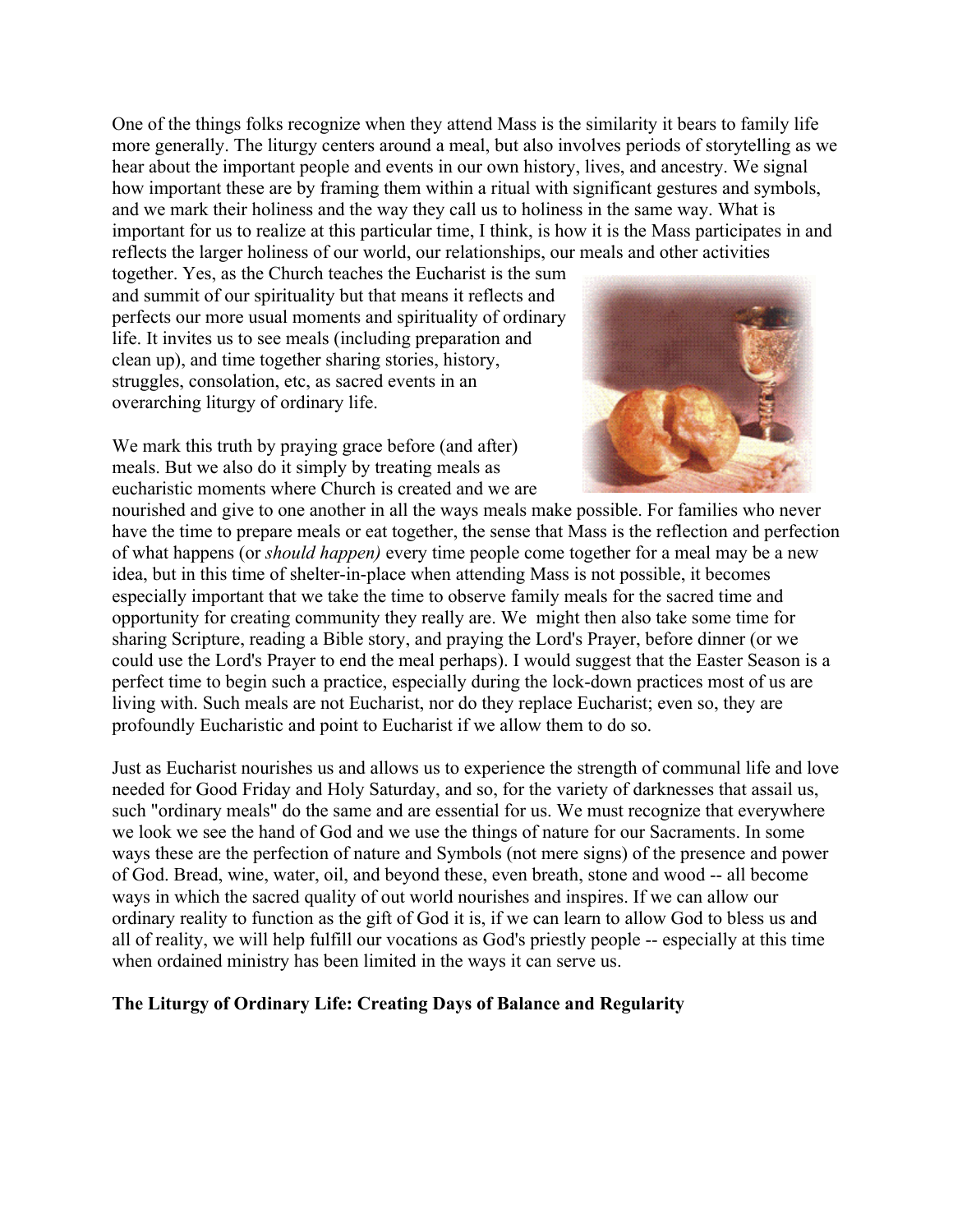

We do this by making of our days something ordered and given over to the regularity of prayer, work, recreation, community, and solitude. Psychologists tell us how important regularity is, how crucial it is to have things we can look forward to even as we fully engage with the present. How much more important all this is in a time of pandemic when the truth of our vocations to serve others with our lives removes us to the relative solitude known by hermits and cloistered

religious. Monastics have known and practiced these things forever and the Church herself encourages us to build such things into our lives and, in a certain way, to make a liturgy of our days. As the priestly People of God we ARE Church and we are called to be Church in our everyday routines, our prayer, our family life, our solitude, our struggles, our work, recreation, and so forth. Again, our lives are meant to be liturgies and our homes are each meant to be "ecclesiolae" (little Churches) and we are the celebrants of this liturgical life.

### **Liturgy of the Hours:**

One of the hallmarks of monastic life we can all gain from is the conviction that all of time is sacred and marked by the presence of God. Prayer is the way we make this presence conscious and real in our own time and space. In monastic, religious, and eremitical life one of the ways we do and have done this throughout almost the entire history of the Church is with the Divine Office or Liturgy of the Hours. With Vatican II the Church began to promote this as the official prayer of the Church and encouraged every Catholic to pray at least Morning and Evening Prayer as well as Night Prayer if possible. It is time to renew this encouragement. Many of the laity already pray "Office" because they are Benedictine oblates, or because their parishes have been successful in fostering the practice, for instance. There are manageable resources which allow folks to pray an abbreviated form of the Office like *Magnificat, Give Us This Day* (print and online versions), *Universalis* (online source), as well as *Christian Prayer* (a 1 volume version), for instance.

Each of these can also be tailored by the individual. They include psalms, canticles, prayers (especially the Lord's Prayer and intercessions), and brief readings from Scripture. If one can give 20-30 minutes to pray this, one can easily choose a different hymn or song (or play a CD or even use none), select a single psalm to pray slowly alone or with others, spend some time with the Scripture provided, modify the intercessions to meet needs we know of, and finish with the Lord's Prayer and a blessing, for instance. If families use this for Night Prayer (my personal favorite "hour"), and however briefly they do this, they could end their time together with each member being blessed (signed on the forehead as is done in Church) by a parent, or for a couple, by a mutual blessing by spouses, etc. We may not be able to "spend" time in the ways we ordinarily do, but we can certainly find effective ways to sanctify (allow God to sanctify) it. This is one way the Church does this.

### **Lectio Divina:**